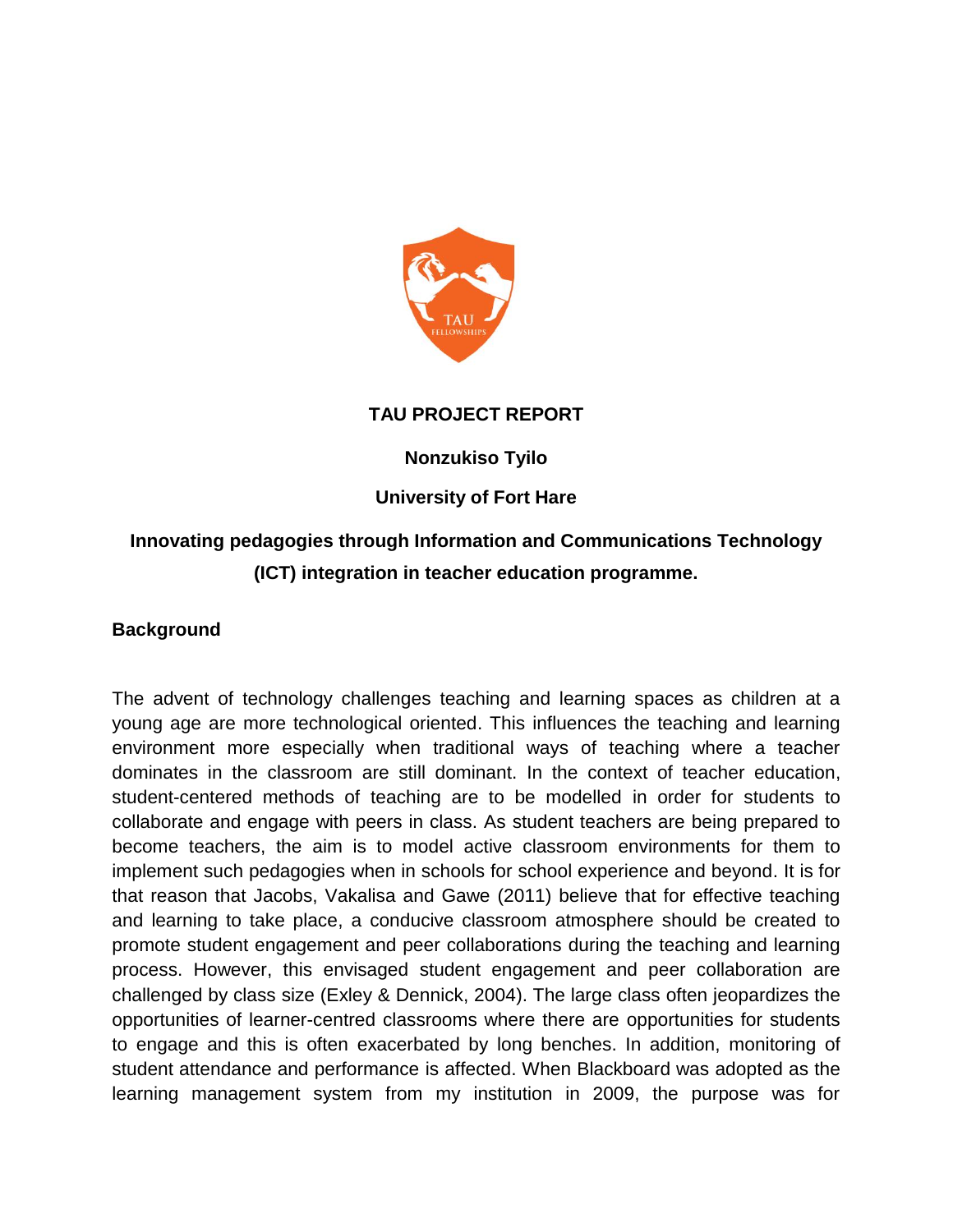academics to integrate technology in their teaching and promote student engagement. However, nothing much has been done in terms of using Blackboard for its intended purpose, in many instances, Blackboard is used as a repository site to upload readings for students. This background has influenced the choice of this project as its aim is to engage student teachers through integrating ICT when teaching. In addition, I chose Blackboard for this project as a platform to use in order to enhance student engagement during class.

# **The aim of the project**

The main aim of this project is to transform the classroom atmosphere and encourage student engagement and peer collaborations during the teaching and learning through integrating ICT in large classes. With this aim, the monitoring of student attendance and progress may be realized.

## **Literature reviewed**

Literature suggests that large class poses a challenge to effective teaching and learning as teachers struggle to monitor student attendance and performance (Lin & Chen, 2006; Deed, 2007; Thatcher, Fridjhon & Cockcroft, 2007). This also prevents students from being actively involved in the lesson. This becomes a challenge as students might find other alternatives to keep them busy during the class; they may chat with friends from social networks. Hence, Taylor and Parsons (2011) are of the view that teachers need to adopt ways of engaging students during the lesson to ensure that their attention is undivided. Technology has created opportunities for students engage in the learning process. This is because from as early as 12 – 14 years, children use technology as they have access to internet and cellphones (ABS, 2011). This requires teachers to ensure that they are at par with how ICT can be integrated to transform their classes and provide students with support (Voogt, et al., 2013). This required teachers to move away from the traditional methods and adopt more blended approaches that promote active learning where students are offered with opportunities to engage when learning (Blamire, 2009; Barron & Darling Hammond, 2010).

For this project, teachers need to have subject specialisation knowledge, appropriate methods used when teaching the particular subject and how technology is used as a tool that enhances student learning. This in a way may encourage students to engage and work collaboratively with peers when learning. The project therefore, adopted TPACK model and engagement theory. The TPACK model emphasizes three main components of teachers' knowledge for effective teaching to take place, i.e. content, pedagogy and technology. The model's emphasis is the interaction between these components (Mishra & Koehler, 2006). TPACK model enables teachers to implement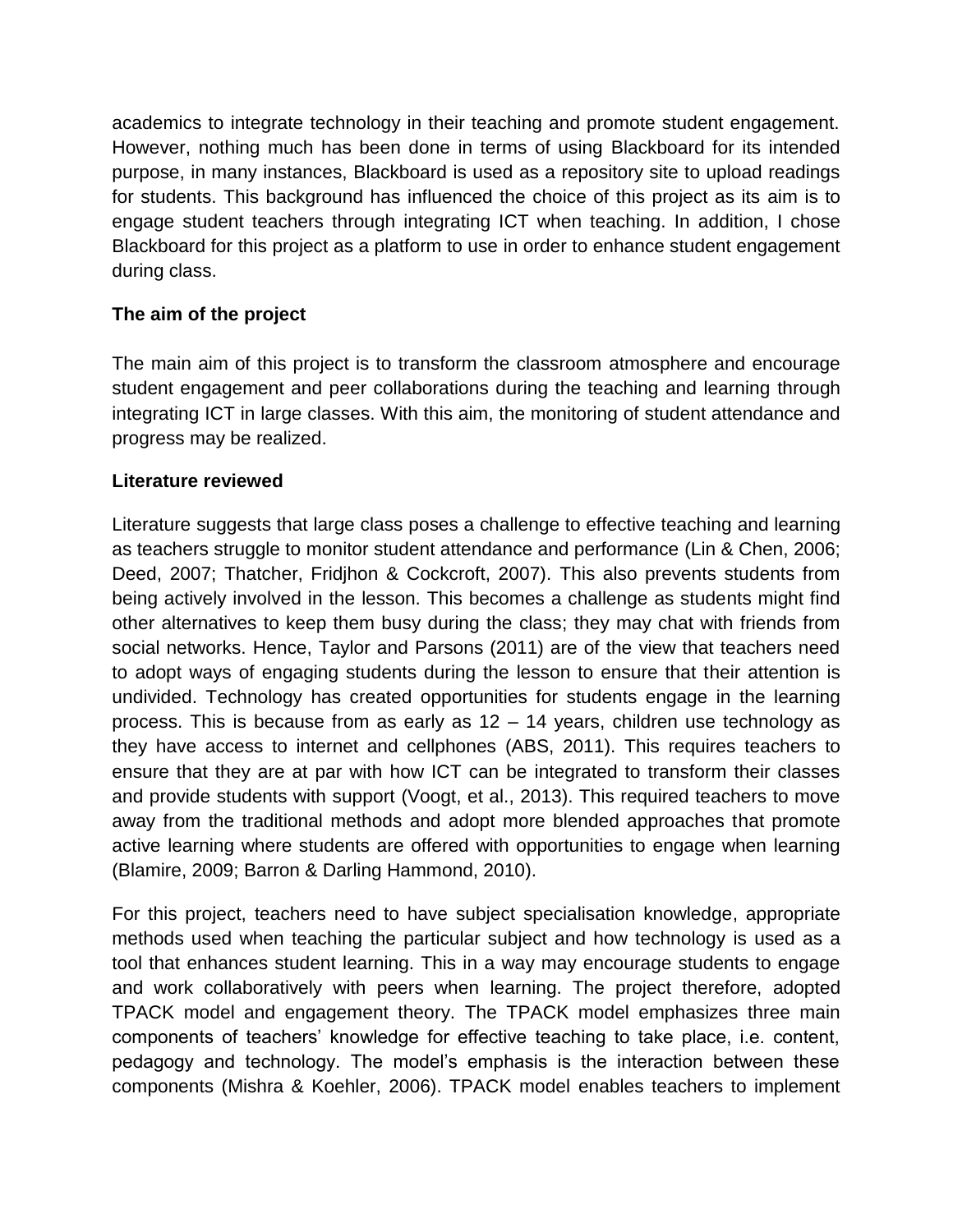ICT in their teaching by encouraging use of appropriate tools for teaching purposes effectively (Mishra & Koehler, 2006). The engagement theory encourages students to engage in meaningful activities that can motivate and inspire them (Kearsley & Schneiderman, 1999). The theory promotes student involvement in the learning process as the project focuses on student engagement and peer collaboration in large classes.

#### **Processes followed in the project**

This project was conducted in the Faculty of Education with 330 students enrolled for Post Graduate Certificate in Education (PGCE) and Bachelor of Education (BED) programmes. For the purpose of this project, only PGCE and BED 3 classes were chosen as their classes are in the first semester. I chose first semester classes these are the largest classes I have, moreover, I wanted enough time to prepare for the project implementation and ensuring that all the necessary resources are available before the commencement of the project.

From the beginning of the year both classes were given pre-tests to gather more data about their experiences of learning in large classes, peer collaborations, engagement during class and their knowledge about using Blackboard. After the pre-tests, the students were divided into groups and they remained in these groups throughout the semester. The WhatsApp groups, discussion forums and wikis were created for the students. Two sessions of Blackboard training were held for students through Teaching and Learning Centre (TLC). I have worked with four tutors who were already employed by the faculty for other tutoring responsibilities.

Through faculty and institutional presentations made towards the end of 2018, some colleagues showed willingness to work with me in the project when implemented. In addition, ICT Department promised to give me 60 laptops for the project to be installed in the Faculty computer lab. However, for the short-term I was promised that Wireless Access Points (WAP's) will be installed to our lecture venues to ensure that students are connected to the internet for them to engage with peers when learning.

#### **What has been achieved for the project?**

I have introduced two groups of students (PGCE and BED 3) to Blackboard and a training was successfully done for them in February 2019. The duration of the training was 1 hour and I had organised 2 sessions for each group with TLC unit. After the training, I have used discussion forums and wikis with the students. The discussion forums were more successful than wikis. Wikis were a challenge with bigger classes while with discussion forums there were different topics assigned to each groups and the groups start discussing about the topics. As groups received topics to discuss, some groups were assigned to ask questions to particular groups to trigger discussion. This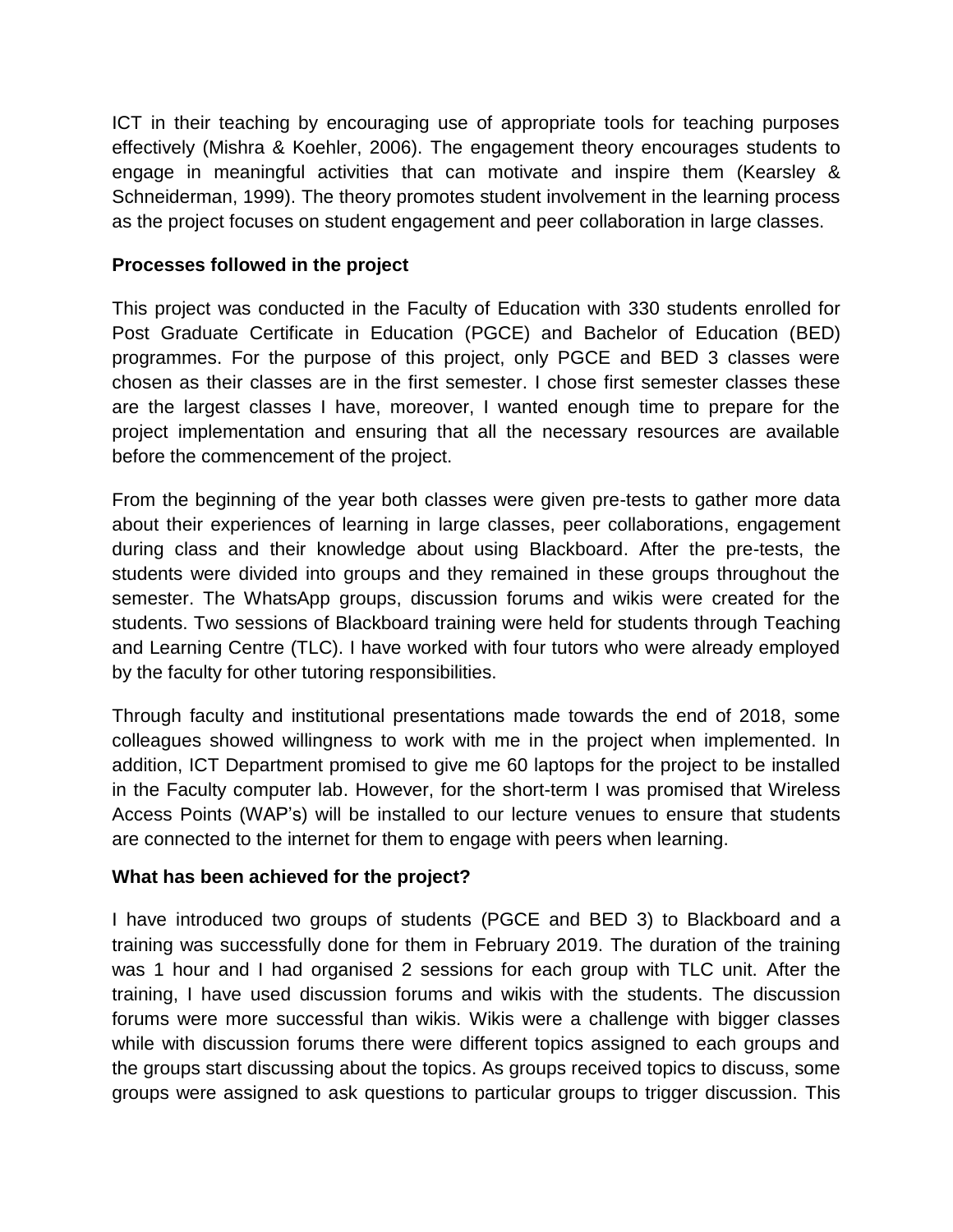was meant to solicit discussion about the reading that the students received prior the class. This has improved attendance as all the tasks done during the class were included in the assessment criteria for the semester marks.

Initially, some colleagues intended to be part of this project but due to some disruptions and they withdrew as they could not find time. I continued with the project and anticipate that beyond TAU colleagues can become champions who advocate for innovative pedagogies through ICT integration in our classes. As the main purpose of involving them was to become a Community of Practice championing ICT integration to enhance student engagement in large classes, even beyond TAU with the support of Teaching and Learning Centre (TLC) this can still be achieved.

I have not received the 60 laptops as yet and I still hope that we will receive them as the university started with the process of upgrading the ones for legible staff members, however, the WAP's were installed by ICT department in our teaching venues, January 2019. In the absence of laptops from the lab, the WAP's enabled students to use their computers and devices to connect and work on a given task as they are in groups. For each class that accommodates 200 and more students 2 WAPs were installed, while with classes that cater for 70 or less 1 WAP was installed. The students worked well as they worked in groups and this arrangement worked well as we never experienced any connectivity problem due to a number devices connected. In addition, students were encouraged to create WhatsApp groups for them to continue collaborating with their peers about the work given even beyond class. These WhatsApp groups have been helpful more especially when we experienced problems with Blackboard during the first term. I have also noticed that integrating ICT when teaching has numerous benefits. I have uploaded all the readings, assessments activities and due dates to Blackboard in advance. Even when there were protesting students, deadlines were met as students continued to work with their groups and submit their turnitin linked tasks.

The students benefitted from the project and student engagement improved as students worked with peers in the work given. Students also started to come to class prepared as groups were given questions to discuss about particular topics. They became more responsible as they never absented them from class without any valid reason. I have also learned a lot in the process as I developed strong relations with students and managed to know those with problems. They also felt closer to me as we interacted often through WhatsApp and this made me to be reachable and approachable when having problems. The same WhatsApp groups created were also used for the other courses as well. This project challenged me as I had to always think of how best can the students engage during class.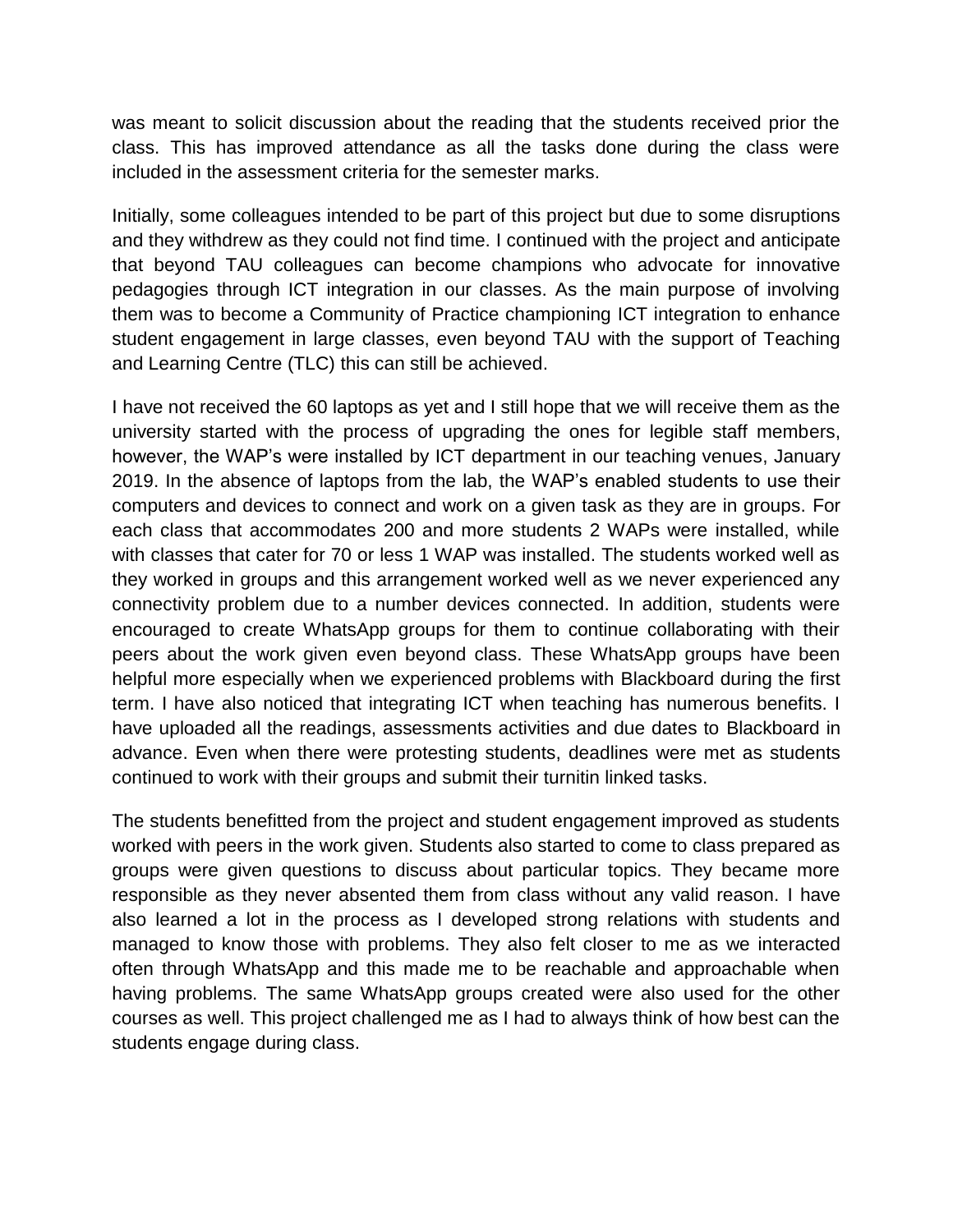From this project, 1 paper was presented in a conference, July 2018 and the other was presented in the Sasuf Symposium in May 2019.

# **Plans beyond TAU**

- Roll-out the project objectives to all my courses in the second semester
- Introduce Life Orientation method students to online reflections as from July 2019
- As from next year, I will pilot online assessments with the two modules I chose for the project
- Establish a CoP with colleagues to champion ICT integration in the Faculty through the office of Deputy Dean: Teaching and Learning
- Work with TLC and be part of institutional endeavours aimed at integrating ICT
- Research papers and conference presentation

# **References**

Australian Bureau of Statistics (ABS). (2011). Children of the Digital Revolution. ABS Australian Social Trends Catalogue No 4102.0.

Barron, B. & Darling Hammond, L. (2010). Prospects and challenges for Inquiry-based Approaches to Learning. In (eds), The Nature of Learning: Using Research to Inspire Practice. OECD Paris, France.

Blamire, R. (2009). ICT Impact Data at Primary School Level: the STEPS approach. In Scheuermann, F., & Pedro, F. (eds.), Assessing the effects of ICT in education, 199- 211. European Union/OECD: France.

Deed, C. (2007). Students walking out one lectures. The Australian. Available Onlinefrom,http://www.theaustralian.com.au/higher-education/opinion/studentswalkingout-on-lectures/story-e6frgcko-1111114343695.Retrieved, 28 January 2018.

Exley, K. & Dennick, R. (2004). Giving a lecture – from presenting to teaching. London: Routledge Falmer.

Jacobs, M., Vakalisa, N.C.G., & Gawe, N. (2011). *Teaching-learning dynamics*. (4th Ed.). Pearson Education. South Africa.

Kearsley, G., & Schneiderman, B. (1999). Engagement Theory: A Framework for Technology based Teaching and Learning, 1-6.

Lin, T. & Chen, J. (2006). Cumulative class attendance and exam performance. Applied Economics letters, 13, 937-942.

Mishra, P. & Koehler, M.J., (2006). Technological Pedagogical Content Knowledge: A framework for teacher knowledge. Teachers college Record 108, 6: 017-1054